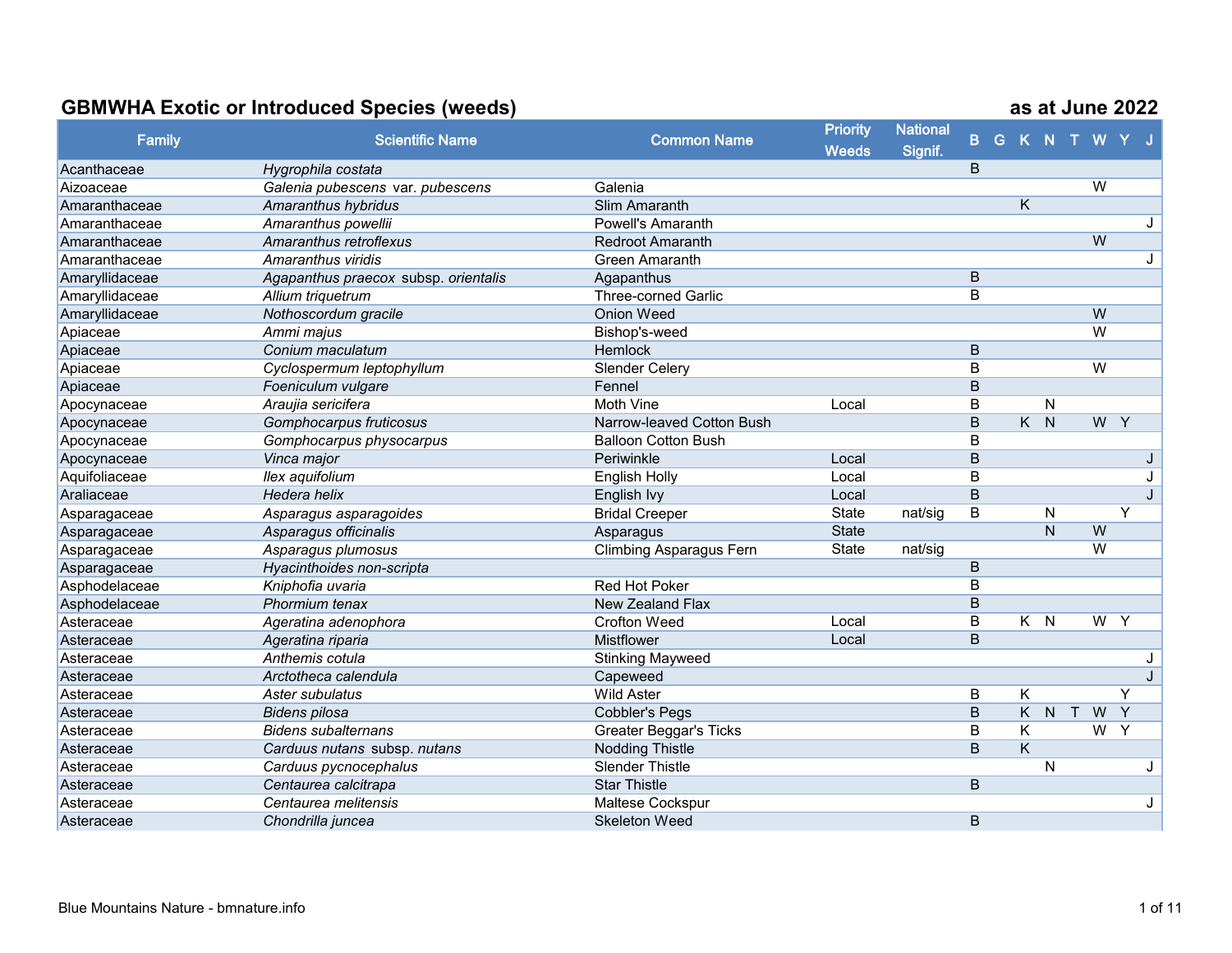| <b>Family</b> | <b>Scientific Name</b>                        | <b>Common Name</b>           | <b>Priority</b><br><b>Weeds</b> | <b>National</b>    | $\mathbf{B}$   |                |                         |                |              |                | G K N T W Y J  |     |
|---------------|-----------------------------------------------|------------------------------|---------------------------------|--------------------|----------------|----------------|-------------------------|----------------|--------------|----------------|----------------|-----|
| Asteraceae    | Chrysanthemoides monilifera subsp. monilifera | Boneseed                     | State                           | Signif.<br>nat/sig | B              |                |                         |                |              |                | Y              |     |
| Asteraceae    | Chrysanthemoides monilifera subsp. rotundata  | <b>Bitou Bush</b>            | <b>State</b>                    | nat/sig            | $\mathsf B$    |                | Κ                       |                |              | W              | $\overline{Y}$ |     |
| Asteraceae    | Cineraria lyratiformis                        | African Marigold             |                                 |                    |                |                |                         |                |              | $\overline{W}$ |                |     |
| Asteraceae    | Cirsium arvense                               | <b>Perennial Thistle</b>     |                                 |                    | $\overline{B}$ |                |                         |                |              |                |                |     |
| Asteraceae    | Cirsium vulgare                               | <b>Spear Thistle</b>         |                                 |                    | B              | $\overline{G}$ | $K$ $N$                 |                |              | $\overline{W}$ | Y              | J   |
| Asteraceae    | Conyza bilbaoana                              |                              |                                 |                    |                |                |                         |                |              |                |                |     |
| Asteraceae    | Conyza bonariensis                            | <b>Flaxleaf Fleabane</b>     |                                 |                    | B              | G              | $K$ $N$                 |                |              | W              | Y              |     |
| Asteraceae    | Conyza canadensis var. canadensis             | <b>Canadian Fleabane</b>     |                                 |                    | B              |                |                         |                |              | W              | $\overline{Y}$ |     |
| Asteraceae    | Conyza parva                                  | Fleabane                     |                                 |                    | B              |                |                         |                |              | $\overline{W}$ |                | J   |
| Asteraceae    | Conyza sumatrensis                            | Tall fleabane                |                                 |                    | $\overline{B}$ | G              | $K$ $N$                 |                |              | W              | Y              |     |
| Asteraceae    | Coreopsis lanceolata                          | Coreopsis                    |                                 |                    | B              |                |                         |                |              | $\overline{W}$ | $\overline{Y}$ |     |
| Asteraceae    | Cosmos bipinnatus                             |                              |                                 |                    |                |                |                         |                |              | W              |                |     |
| Asteraceae    | Crassocephalum crepidioides                   | Thickhead                    |                                 |                    |                |                |                         |                |              | $\overline{W}$ |                |     |
| Asteraceae    | Crepis capillaris                             | Smooth Hawksbeard            |                                 |                    | B              |                | Κ                       |                |              | W              |                | J   |
| Asteraceae    | Cyanthillium cinereum var. cinereum           | Iron Weed                    |                                 |                    | B              |                |                         |                |              | $\overline{W}$ |                |     |
| Asteraceae    | Dittrichia graveolens                         | Stinkwort                    |                                 |                    | $\overline{B}$ |                | $\overline{\mathsf{K}}$ |                |              | W              |                | J   |
| Asteraceae    | Erigeron karvinskianus                        | Bony-tip Fleabane            |                                 |                    | B              |                |                         | N              |              |                |                |     |
| Asteraceae    | Euchiton japonicus                            | <b>Creeping Cudweed</b>      |                                 |                    | B              |                |                         |                |              |                |                |     |
| Asteraceae    | Facelis retusa                                | Annual trampweed             |                                 |                    | B              |                |                         | N              |              | W              | Y              |     |
| Asteraceae    | Gamochaeta americana                          | Cudweed                      |                                 |                    |                |                |                         |                |              | W              |                |     |
| Asteraceae    | Gamochaeta antillana                          |                              |                                 |                    |                |                |                         |                |              |                | Y              |     |
| Asteraceae    | Gamochaeta calviceps                          | Cudweed                      |                                 |                    | B              |                |                         | N              |              | W              |                |     |
| Asteraceae    | Gamochaeta coarctata                          |                              |                                 |                    | B              |                | $\overline{\mathsf{K}}$ |                |              | $\overline{W}$ | Y              |     |
| Asteraceae    | Gamochaeta pensylvanica                       | Cudweed                      |                                 |                    |                |                |                         | $\mathsf{N}$   |              | W              |                |     |
| Asteraceae    | Gamochaeta purpurea                           | <b>Purple Cudweed</b>        |                                 |                    | B              |                | K.                      | $\mathsf{N}$   | $\mathsf{T}$ | $\overline{W}$ |                |     |
| Asteraceae    | Helminthotheca echioides                      | Ox-tongue                    |                                 |                    |                |                | $\overline{\mathsf{K}}$ |                |              |                |                |     |
| Asteraceae    | Hieracium murorum                             | Wall Hawkweed                |                                 |                    | $\overline{B}$ |                |                         |                |              |                |                |     |
| Asteraceae    | Hypochaeris glabra                            | Smooth Catsear               |                                 |                    | $\overline{B}$ | G              | K                       | N              | $\mathsf{T}$ | W              | $Y$ J          |     |
| Asteraceae    | Hypochaeris radicata                          | Catsear                      |                                 |                    | B              | G              | $\overline{K}$          | $\overline{N}$ | $\mathsf{T}$ | $\overline{W}$ | $\overline{Y}$ | . J |
| Asteraceae    | Lactuca saligna                               | <b>Willow-leaved Lettuce</b> |                                 |                    |                |                |                         |                |              |                | $\overline{Y}$ |     |
| Asteraceae    | Lactuca serriola                              | <b>Prickly Lettuce</b>       |                                 |                    |                |                |                         |                |              | $\overline{W}$ |                |     |
| Asteraceae    | Leontodon saxatilis                           | <b>Lesser Hawkbit</b>        |                                 |                    | B              |                |                         |                |              |                |                |     |
| Asteraceae    | Leucanthemum vulgare                          | Oxeye Daisy                  |                                 |                    | B              |                | Κ                       |                |              |                |                |     |
| Asteraceae    | <b>Monoculus monstrosus</b>                   |                              |                                 |                    |                |                | $\overline{\mathsf{K}}$ |                |              |                |                |     |
| Asteraceae    | Onopordum acanthium subsp. acanthium          | <b>Scotch Thistle</b>        |                                 |                    |                |                |                         | N              |              | $\overline{W}$ |                |     |
| Asteraceae    | Senecio angulatus                             |                              |                                 |                    | B              |                |                         |                |              |                |                |     |
| Asteraceae    | Senecio jacobaea                              | Ragwort                      |                                 |                    |                |                |                         |                |              | W              |                |     |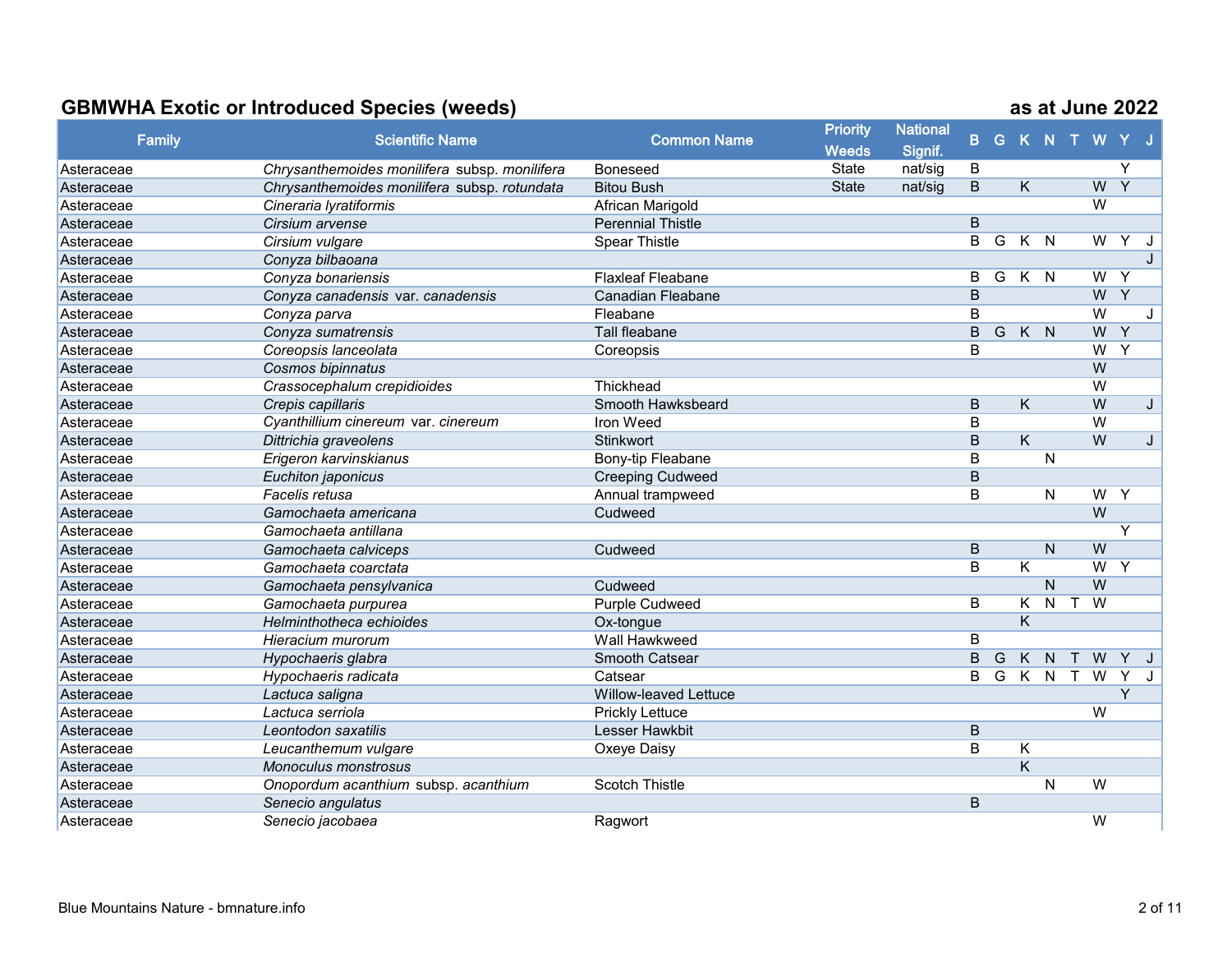|                     |                               |                                | <b>Priority</b> | <b>National</b> |                |                |                         |                         |        |                |                |              |
|---------------------|-------------------------------|--------------------------------|-----------------|-----------------|----------------|----------------|-------------------------|-------------------------|--------|----------------|----------------|--------------|
| <b>Family</b>       | <b>Scientific Name</b>        | <b>Common Name</b>             | <b>Weeds</b>    | Signif.         | B              |                | G K N                   |                         | $\top$ | W              |                |              |
| Asteraceae          | Senecio madagascariensis      | Fireweed                       | <b>State</b>    | nat/sig         | B              |                | K.                      | N                       | $\top$ | W              | $\mathsf{Y}$   |              |
| Asteraceae          | Silybum marianum              | Variegated Thistle             |                 |                 |                | G              | K                       |                         |        | $\overline{W}$ |                |              |
| Asteraceae          | Soliva sessilis               | Bindyi                         |                 |                 |                |                |                         |                         |        | $\overline{W}$ |                |              |
| Asteraceae          | Sonchus asper                 | <b>Prickly Sowthistle</b>      |                 |                 | B              |                | Κ                       |                         |        |                |                | J            |
| Asteraceae          | Sonchus oleraceus             | <b>Common Sowthistle</b>       |                 |                 | $\overline{B}$ | $\overline{G}$ | $\overline{K}$          | $\overline{\mathsf{N}}$ |        | W              | Y              | J            |
| Asteraceae          | Tagetes minuta                | <b>Stinking Roger</b>          |                 |                 | B              | $\overline{G}$ |                         | $\mathsf{N}$            |        |                |                |              |
| Asteraceae          | Tanacetum vulgare             | Tansy                          |                 |                 |                |                | $\overline{\mathsf{K}}$ |                         |        |                |                |              |
| Asteraceae          | Taraxacum officinale          | Dandelion                      |                 |                 | B              |                | $\overline{\mathsf{K}}$ |                         |        | $\overline{W}$ | $\overline{Y}$ |              |
| Asteraceae          | Tolpis barbata                | <b>Yellow Hawkweed</b>         |                 |                 |                |                | Κ                       |                         |        |                |                |              |
| Asteraceae          | Xanthium occidentale          | Noogoora Burr                  |                 |                 | B              |                |                         |                         |        |                |                |              |
| Asteraceae          | Xanthium spinosum             | <b>Bathurst Burr</b>           |                 |                 |                | G              |                         |                         |        |                |                |              |
| Asteraceae          | Xanthium strumarium           |                                |                 |                 |                |                |                         | $\mathsf{N}$            |        |                |                |              |
| Balsaminaceae       | Impatiens walleriana          | Impatiens, Busy Lizzie         |                 |                 | $\mathsf B$    |                |                         |                         |        |                |                |              |
| Basellaceae         | Anredera cordifolia           | <b>Madeira Vine</b>            | <b>State</b>    |                 |                |                |                         |                         |        | W              |                |              |
| Berberidaceae       | Berberis darwinii             | <b>Darwin's Berberis</b>       |                 |                 | $\overline{B}$ |                |                         |                         |        |                |                |              |
| Berberidaceae       | Berberis floribunda           | Berberis, Nepal Barberry       |                 |                 | $\overline{B}$ |                |                         |                         |        |                |                |              |
| Bignoniaceae        | Jacaranda mimosifolia         | Jacaranda                      |                 |                 |                |                |                         |                         |        | $\overline{W}$ |                |              |
| Boraginaceae        | Amsinckia intermedia          | <b>Common Fiddleneck</b>       |                 |                 |                |                |                         |                         |        | $\overline{W}$ |                |              |
| Boraginaceae        | Anchusa arvensis              | <b>Wild Bugloss</b>            |                 |                 |                |                |                         |                         |        |                |                | J            |
| Boraginaceae        | Echium plantagineum           | Patterson's Curse              | Local           |                 | B              |                |                         | N                       |        |                |                |              |
| Boraginaceae        | Echium vulgare                | <b>Viper's Bugloss</b>         | Local           |                 | $B$ $G$        |                |                         |                         |        | W              |                |              |
| Boraginaceae        | Heliotropium europaeum        | Potato Weed                    |                 |                 |                |                |                         |                         |        | $\overline{W}$ |                |              |
| Boraginaceae        | Myosotis australis            | Australian Forget-me-not       |                 |                 |                |                |                         |                         |        | W              |                |              |
| Boraginaceae        | Myosotis discolor             | Forget-me-not                  |                 |                 |                |                | $K$ $N$                 |                         |        |                |                | J            |
| <b>Brassicaceae</b> | Arabidopsis thaliana          | <b>Thale Cress</b>             |                 |                 |                |                |                         |                         |        | $\overline{W}$ |                |              |
| Brassicaceae        | Barbarea verna                | Wintercress                    |                 |                 | B              |                |                         |                         |        |                |                |              |
| <b>Brassicaceae</b> | Brassica oleracea             | Collards                       |                 |                 |                |                |                         | $\overline{N}$          |        |                |                |              |
| Brassicaceae        | Brassica rapa                 | <b>Field Mustard, Rapeseed</b> |                 |                 |                |                |                         |                         |        | $\overline{W}$ |                |              |
| Brassicaceae        | Capsella bursa-pastoris       | Shepherd's Purse               |                 |                 |                |                | $\overline{\mathsf{K}}$ |                         |        |                |                | J            |
| <b>Brassicaceae</b> | Cardamine hirsuta             | <b>Common Bittercress</b>      |                 |                 | B              |                |                         |                         |        |                |                |              |
| Brassicaceae        | Erophila verna subsp. praecox | <b>Whitlow Grass</b>           |                 |                 |                |                |                         |                         |        | W              |                |              |
| Brassicaceae        | Hesperis matronalis           | <b>Sweet Rocket</b>            |                 |                 |                |                |                         |                         |        |                |                | $\mathbf{J}$ |
| Brassicaceae        | Hirschfeldia incana           | <b>Buchan Weed</b>             |                 |                 | $\mathsf B$    |                |                         |                         |        | $\overline{W}$ |                |              |
| Brassicaceae        | Lepidium africanum            | <b>Common Peppercress</b>      |                 |                 | B              |                | $K$ $N$                 |                         |        | W              | Y              |              |
| Brassicaceae        | Lepidium bonariense           | <b>Argentine Peppercress</b>   |                 |                 | $\overline{B}$ |                |                         |                         |        |                |                |              |
| <b>Brassicaceae</b> | Lepidium didymum              | <b>Lesser Swinecress</b>       |                 |                 |                |                |                         |                         |        | W              |                |              |
| Brassicaceae        | Nasturtium officinale         | Watercress                     |                 |                 | B              |                |                         |                         |        |                |                |              |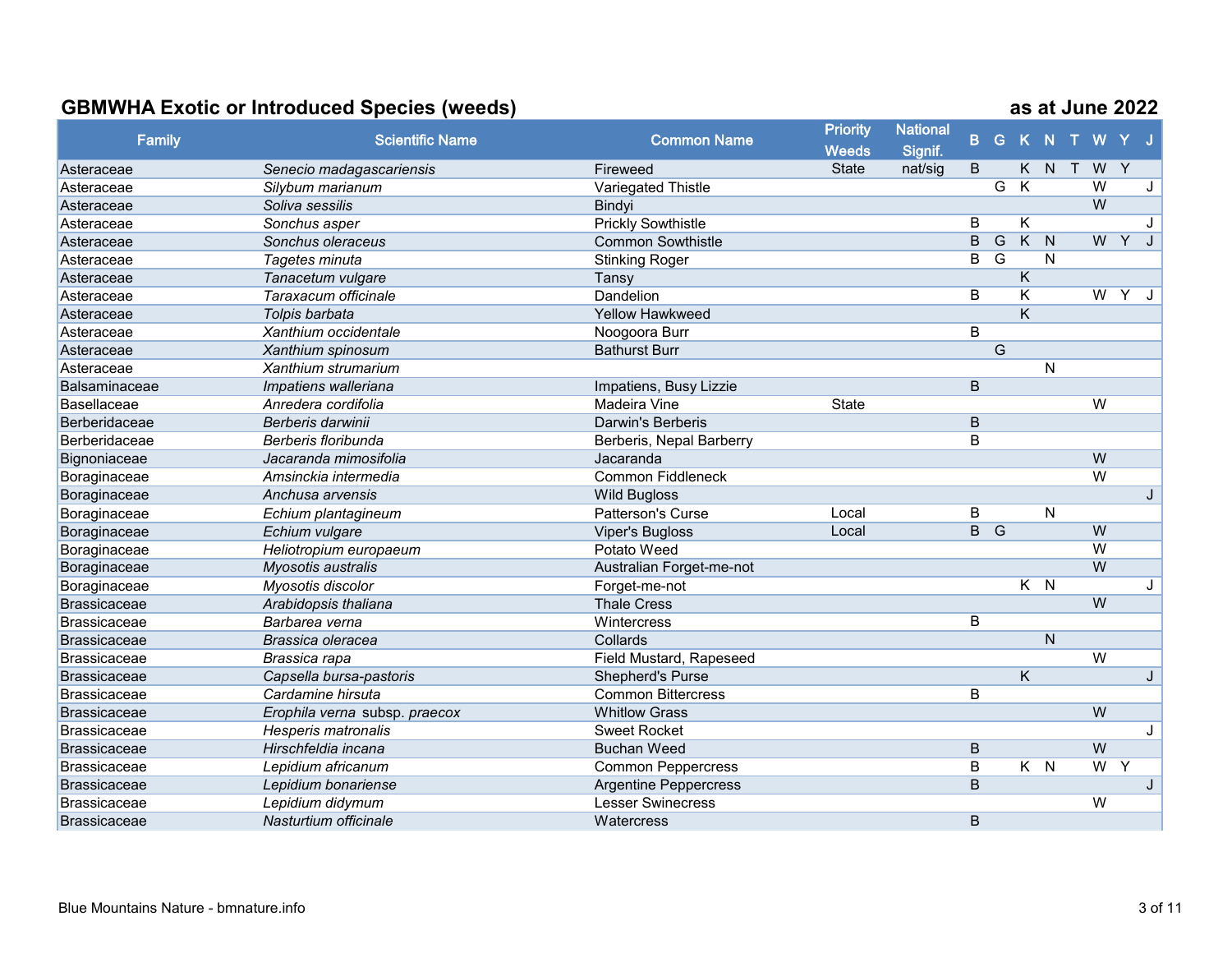|                     |                                    |                                 | <b>Priority</b> | <b>National</b> |                |   |                         |              |                |                |   |
|---------------------|------------------------------------|---------------------------------|-----------------|-----------------|----------------|---|-------------------------|--------------|----------------|----------------|---|
| <b>Family</b>       | <b>Scientific Name</b>             | <b>Common Name</b>              | <b>Weeds</b>    | Signif.         | B              |   | G K N                   |              | T W            |                |   |
| <b>Brassicaceae</b> | Raphanus raphanistrum              | <b>Wild Radish</b>              |                 |                 |                |   |                         | N            |                |                |   |
| Brassicaceae        | Rapistrum rugosum                  | <b>Turnip Weed</b>              |                 |                 |                |   |                         |              | W              |                |   |
| Brassicaceae        | Rorippa palustris                  | <b>Yellow Cress</b>             |                 |                 | B              |   |                         |              |                |                | J |
| Brassicaceae        | Sisymbrium irio                    | London Rocket                   |                 |                 |                |   |                         | N            |                |                |   |
| Brassicaceae        | Sisymbrium officinale              | <b>Hedge Mustard</b>            |                 |                 |                |   | $\overline{\mathsf{K}}$ |              | $\overline{W}$ |                | J |
| Brassicaceae        | Sisymbrium orientale               | Indian Hedge Mustard            |                 |                 | B              |   |                         |              |                |                |   |
| Brassicaceae        | Turritis glabra                    | <b>Tower Mustard</b>            |                 |                 |                |   |                         |              |                |                | J |
| Buddlejaceae        | Buddleja davidii                   | <b>Buddleja</b>                 |                 |                 | B              |   |                         |              |                |                |   |
| Cactaceae           | Cylindropuntia imbricata           | Devil's Rope Pear               |                 | nat/sig         |                |   |                         |              | W              |                |   |
| Cactaceae           | Opuntia aurantiaca                 | <b>Tiger Pear</b>               | <b>State</b>    | nat/sig         | B              |   |                         | N            | W              |                |   |
| Cactaceae           | Opuntia humifusa                   | <b>Creeping Pear</b>            | State           | nat/sig         |                |   |                         |              | $\overline{W}$ |                |   |
| Cactaceae           | Opuntia stricta var. stricta       | Common Prickly Pear             | <b>State</b>    | nat/sig         | B              |   |                         | N            | W              | Y              |   |
| Callitrichaceae     | Callitriche stagnalis              | <b>Common Starwort</b>          |                 |                 | $\overline{B}$ |   |                         |              | W              |                |   |
| Cannabaceae         | Cannabis sativa                    | Indian Hemp                     |                 |                 |                |   |                         |              | W              |                |   |
| Cannabaceae         | Celtis australis                   |                                 |                 |                 |                |   |                         |              | $\overline{W}$ |                |   |
| Caprifoliaceae      | Centranthus ruber subsp. ruber     | Red valerian, Kiss-me-quick     |                 |                 | B              |   |                         |              |                |                | J |
| Caprifoliaceae      | Leycesteria formosa                | Himalayan Honeysuckle           | Local           |                 | B              |   |                         |              |                |                |   |
| Caprifoliaceae      | Lonicera japonica                  | Japanese Honeysuckle            | Local           |                 | B              |   |                         |              | W              |                | J |
| Caryophyllaceae     | Arenaria leptoclados               | Lesser Thyme-leaved Sandwort    |                 |                 |                | G |                         |              | $\overline{W}$ |                |   |
| Caryophyllaceae     | Arenaria serpyllifolia             | Thyme-leaved Sandwort           |                 |                 |                |   |                         |              | W              |                |   |
| Caryophyllaceae     | Cerastium balearicum               | Lesser Mouse-ear Chickweed      |                 |                 |                |   |                         |              | $\overline{W}$ |                |   |
| Caryophyllaceae     | Cerastium glomeratum               | Mouse-ear Chickweed             |                 |                 | B              | G | K                       | N            | W              | Y              |   |
| Caryophyllaceae     | Paronychia brasiliana              | <b>Chilean Whitlow Wort</b>     |                 |                 | B              |   |                         | N            | W              | $\overline{Y}$ | J |
| Caryophyllaceae     | Petrorhagia dubia                  |                                 |                 |                 | $\overline{B}$ |   |                         | $\mathsf{N}$ | W              | $\overline{Y}$ |   |
| Caryophyllaceae     | Petrorhagia nanteuilii             | <b>Proliferous Pink</b>         |                 |                 | B              | G | Κ                       | $\mathsf{N}$ | $\overline{W}$ |                |   |
| Caryophyllaceae     | Polycarpon tetraphyllum            | Four-leaved Allseed             |                 |                 | B              |   | K                       |              | W              | $\overline{Y}$ |   |
| Caryophyllaceae     | Sagina procumbens                  | <b>Spreading Pearlwort</b>      |                 |                 | B              |   |                         |              |                |                |   |
| Caryophyllaceae     | Saponaria calabrica                |                                 |                 |                 |                |   |                         |              |                |                |   |
| Caryophyllaceae     | Saponaria officinalis              | Soapwort                        |                 |                 | B              |   |                         |              |                |                |   |
| Caryophyllaceae     | Silene gallica var. gallica        | <b>French Catchfly</b>          |                 |                 | B              |   | K                       |              |                | Y              |   |
| Caryophyllaceae     | Silene gallica var. quinquevulnera | Mediterranean Catchfly          |                 |                 | B              |   | $\overline{\mathsf{K}}$ |              | $\overline{W}$ |                | J |
| Caryophyllaceae     | Silene latifolia subsp. alba       | <b>White Campion</b>            |                 |                 | B              |   |                         |              |                |                |   |
| Caryophyllaceae     | Silene noctiflora                  | <b>Night-flowering Catchfly</b> |                 |                 |                |   |                         |              |                |                |   |
| Caryophyllaceae     | Stellaria media                    | <b>Common Chickweed</b>         |                 |                 | B              |   | $K$ $N$                 |              | W              | Y              |   |
| Caryophyllaceae     | Stellaria pallida                  | <b>Lesser Chickweed</b>         |                 |                 |                |   |                         |              | W              |                |   |
| Chenopodiaceae      | Atriplex prostrata                 |                                 |                 |                 |                |   |                         | N            |                |                |   |
| Commelinaceae       | Dichorisandra thyrsiflora          | <b>Blue Ginger</b>              |                 |                 |                |   | Κ                       |              |                |                |   |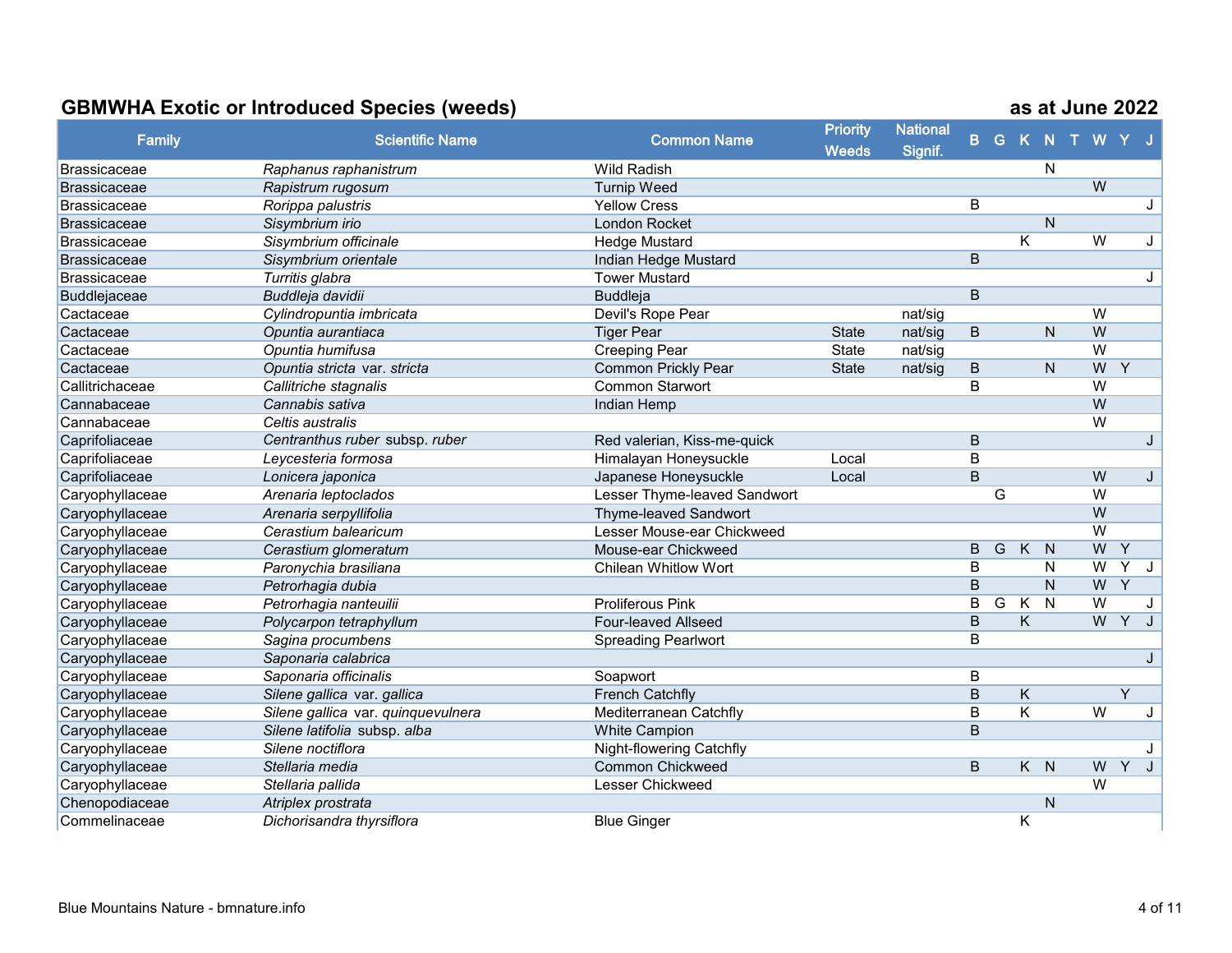|                             |                                        |                               | <b>Priority</b> | <b>National</b> |                |         |   |                |                |
|-----------------------------|----------------------------------------|-------------------------------|-----------------|-----------------|----------------|---------|---|----------------|----------------|
| <b>Family</b>               | <b>Scientific Name</b>                 | <b>Common Name</b>            | <b>Weeds</b>    | Signif.         | B              |         |   |                | G K N T W Y J  |
| Commelinaceae               | Tradescantia fluminensis               | Wandering Jew                 | Local           |                 | B              | K N     |   | W              |                |
| Crassulaceae                | Bryophyllum delagoense                 | Mother of millions            | Local           |                 |                |         |   | $\overline{W}$ |                |
| Cucurbitaceae               | Cucumis myriocarpus subsp. myriocarpus | Paddy Melon                   |                 |                 |                | K       |   | W              |                |
| Cupressaceae                | Cupressus Iusitanica                   | <b>Mexican Cypress</b>        |                 |                 | B              |         |   |                |                |
| Cupressaceae                | Metasequoia glyptostroboides           | Dawn Redwood                  |                 |                 | $\overline{B}$ |         |   |                |                |
| Cyperaceae                  | Cyperus aggregatus                     |                               |                 |                 | B              |         |   |                | Υ              |
| Cyperaceae                  | Cyperus eragrostis                     | Umbrella Sedge                |                 |                 | $\overline{B}$ |         |   |                | $\overline{Y}$ |
| Cyperaceae                  | Cyperus reflexus                       |                               |                 |                 | B              |         |   |                | Y              |
| Cyperaceae                  | Cyperus rigens                         |                               |                 |                 | $\mathsf B$    |         |   |                |                |
| Cyperaceae                  | Cyperus rotundus                       | <b>Nutgrass</b>               |                 |                 | B              |         |   |                |                |
| Cyperaceae                  | <b>Cyperus sesquiflorus</b>            |                               |                 |                 | $\overline{B}$ |         |   |                |                |
| Cyperaceae                  | Isolepis prolifera                     |                               |                 |                 | B              |         |   |                |                |
| Cyperaceae                  | Isolepis sepulcralis                   |                               |                 |                 | $\overline{B}$ |         |   |                | $\overline{Y}$ |
| Equisetaceae                | Equisetum arvense                      | <b>Common Horsetail</b>       | Regional        |                 | B              |         |   |                |                |
| Ericaceae - Ericoideae      | Erica arborea                          | <b>Tree Heath</b>             |                 |                 | B              |         |   |                |                |
| Ericaceae - Ericoideae      | Erica lusitanica                       | Spanish Heath                 | Local           |                 | $\overline{B}$ |         |   |                |                |
| Euphorbiaceae               | Euphorbia hyssopifolia                 | <b>Hyssopleaf Sandmat</b>     |                 |                 |                |         |   | $\overline{W}$ |                |
| Euphorbiaceae               | Euphorbia lathyris                     | Caper Spurge                  |                 |                 | B              | K       |   |                | J              |
| Euphorbiaceae               | Euphorbia oblongata                    | Egg-leaf Spurge               |                 |                 | B              |         |   |                |                |
| Euphorbiaceae               | Euphorbia peplus                       | Petty Spurge                  |                 |                 | B              | $K$ $N$ |   | W              | J              |
| Fabaceae (Caesalpinioideae) | Senna septemtrionalis                  | Arsenic Bush                  |                 |                 | B              |         |   | W              |                |
| Fabaceae (Faboideae)        | Chamaecytisus palmensis                | <b>Tree Lucerne</b>           | Local           |                 | B              |         |   |                |                |
| Fabaceae (Faboideae)        | Cytisus scoparius subsp. scoparius     | English Broom                 | <b>State</b>    | nat/sig         | $\overline{B}$ |         |   |                |                |
| Fabaceae (Faboideae)        | Genista monspessulana                  | Cape Broom, Montpellier Broom | <b>State</b>    | nat/sig         | $\overline{B}$ |         |   |                |                |
| Fabaceae (Faboideae)        | Lotus subbiflorus                      | Hairy Birds-foot Trefoil      |                 |                 |                |         |   |                | Y              |
| Fabaceae (Faboideae)        | Medicago minima                        | <b>Woolly Burr Medic</b>      |                 |                 |                |         |   | W              |                |
| Fabaceae (Faboideae)        | Medicago sativa                        | Lucerne, Alfalfa              |                 |                 | $\overline{B}$ |         |   |                |                |
| Fabaceae (Faboideae)        | Melilotus indicus                      | Hexham Scent                  |                 |                 |                |         |   | $\overline{W}$ |                |
| Fabaceae (Faboideae)        | Psoralea arborea                       |                               |                 |                 | B              |         |   |                |                |
| Fabaceae (Faboideae)        | Psoralea pinnata                       | African Scurf-pea             |                 |                 | B              |         |   |                |                |
| Fabaceae (Faboideae)        | Robinia pseudoacacia                   | <b>Black Locust</b>           | Local           |                 |                |         |   | W              |                |
| Fabaceae (Faboideae)        | Trifolium arvense                      | <b>Haresfoot Clover</b>       |                 |                 | B              | Κ       |   | $\overline{W}$ | J              |
| Fabaceae (Faboideae)        | Trifolium campestre                    | <b>Hop Clover</b>             |                 |                 |                | Κ       |   | W              |                |
| Fabaceae (Faboideae)        | Trifolium dubium                       | <b>Yellow Suckling Clover</b> |                 |                 | B              | Κ       |   | $\overline{W}$ |                |
| Fabaceae (Faboideae)        | Trifolium glomeratum                   | <b>Clustered Clover</b>       |                 |                 |                |         |   | $\overline{W}$ |                |
| Fabaceae (Faboideae)        | Trifolium repens                       | <b>White Clover</b>           |                 |                 | B              | K.      | N | $\overline{W}$ | Y              |
| Fabaceae (Faboideae)        | Trifolium subterraneum                 | Subterranean Clover           |                 |                 | B              |         |   |                |                |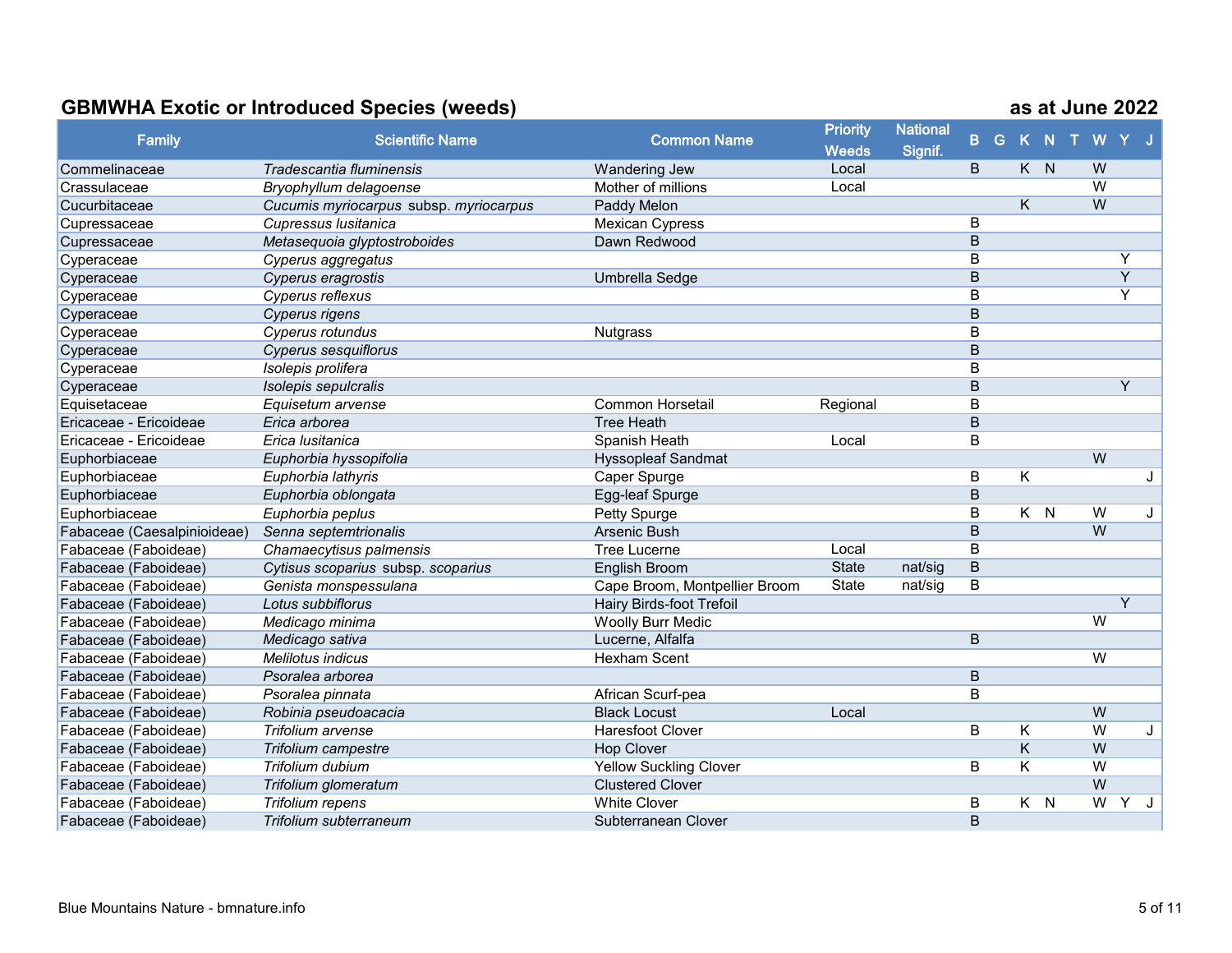|                        |                                           |                               | <b>Priority</b> | <b>National</b> |                |                |                         |   |               |                |   |   |
|------------------------|-------------------------------------------|-------------------------------|-----------------|-----------------|----------------|----------------|-------------------------|---|---------------|----------------|---|---|
| <b>Family</b>          | <b>Scientific Name</b>                    | <b>Common Name</b>            | <b>Weeds</b>    | Signif.         | B.             |                |                         |   | G K N T W Y J |                |   |   |
| Fabaceae (Faboideae)   | Ulex europaeus                            | Gorse                         | State           | nat/sig         | B              |                |                         |   |               |                |   |   |
| Fabaceae (Faboideae)   | Vicia sativa subsp. nigra                 | Narrow-leaved Vetch           |                 |                 |                |                |                         |   |               | W              |   | J |
| Fabaceae (Mimosoideae) | Acacia baileyana                          | Cootamundra wattle            | Local           |                 | B              |                |                         |   |               |                |   |   |
| Fabaceae (Mimosoideae) | Acacia saligna                            | <b>Golden Wreath Wattle</b>   |                 |                 |                |                |                         |   |               | $\overline{W}$ |   |   |
| Fabaceae (Mimosoideae) | Paraserianthes lophantha subsp. lophantha | <b>Crested Wattle</b>         |                 |                 | $\overline{B}$ |                |                         |   |               |                |   |   |
| Fagaceae               | Quercus robur                             | English Oak                   |                 |                 | B              |                |                         |   |               |                |   |   |
| Gentianaceae           | Centaurium erythraea                      | <b>Common Centaury</b>        |                 |                 | B              | G              | $\overline{K}$          | N |               | $\overline{W}$ | Y | J |
| Gentianaceae           | Centaurium tenuiflorum                    | <b>Branched Centaury</b>      |                 |                 | B              |                |                         | N |               | W              |   |   |
| Geraniaceae            | Erodium cicutarium                        | <b>Common Crowfoot</b>        |                 |                 |                |                |                         |   |               |                |   | J |
| Geraniaceae            | Erodium moschatum                         | Musky Crowfoot                |                 |                 |                |                |                         |   |               | W              |   |   |
| Geraniaceae            | Geranium molle subsp. molle               | <b>Cranesbill Geranium</b>    |                 |                 |                |                |                         | N |               |                |   |   |
| Geraniaceae            | Pelargonium capitatum                     |                               |                 |                 |                |                | $\overline{\mathsf{K}}$ |   |               |                |   |   |
| Hydrangeaceae          | Deutzia crenata                           |                               |                 |                 |                |                | $\overline{\mathsf{K}}$ |   |               |                |   | J |
| Hydrangeaceae          | Hydrangea macrophylla                     | Hydrangea                     |                 |                 | B              |                |                         |   |               |                |   |   |
| Hydrocharitaceae       | Elodea canadensis                         | Elodea                        |                 |                 | B              |                |                         |   |               |                |   |   |
| Hypericaceae           | Hypericum androsaemum                     | Tutsan                        | Local           |                 | $\overline{B}$ |                | $\overline{\mathsf{K}}$ |   |               |                |   | J |
| Hypericaceae           | Hypericum kouytchense                     | Large-flowered St John's Wort |                 |                 | B              |                |                         |   |               | W              |   |   |
| Hypericaceae           | Hypericum patulum                         | Goldencup St. Johnswort       |                 |                 |                |                |                         |   |               | W              |   |   |
| Hypericaceae           | Hypericum perforatum                      | St. Johns Wort                | Local           |                 | $\overline{B}$ | $\overline{G}$ |                         |   |               | $\overline{W}$ |   |   |
| Iridaceae              | Crocosmia crocosmiiflora                  | Montbretia                    |                 |                 | B              |                |                         |   |               |                |   |   |
| Iridaceae              | Moraea collina                            |                               |                 |                 | B              |                |                         |   |               |                |   |   |
| Iridaceae              | Romulea rosea var. australis              | <b>Onion Grass</b>            |                 |                 | B              |                |                         |   |               |                |   |   |
| Iridaceae              | Sisyrinchium micranthum                   | <b>Blue Pigroot</b>           |                 |                 | B              |                |                         |   |               |                |   |   |
| Iridaceae              | Sisyrinchium rosulatum                    | Scourweed                     |                 |                 | $\overline{B}$ |                |                         |   |               | $\overline{W}$ |   |   |
| Iridaceae              | Sparaxis bulbifera                        | <b>Harlequin Flower</b>       |                 |                 | B              |                |                         |   |               |                |   |   |
| Iridaceae              | Watsonia meriana var. bulbillifera        | Wild Watsonia                 |                 |                 | B              |                |                         |   |               |                |   |   |
| Juncaceae              | Juncus acutiflorus                        |                               |                 |                 | $\overline{B}$ |                |                         |   |               |                |   |   |
| Juncaceae              | Juncus acutus subsp. acutus               | Sharp Rush                    |                 |                 |                |                |                         |   |               | $\overline{W}$ |   |   |
| Juncaceae              | Juncus articulatus                        |                               |                 |                 | B              |                | K                       |   |               |                |   |   |
| Juncaceae              | Juncus bufonius                           | <b>Toad Rush</b>              |                 |                 | B              |                | K                       |   |               |                |   |   |
| Juncaceae              | Juncus bulbosus                           |                               |                 |                 | B              | $\overline{G}$ |                         |   |               |                |   |   |
| Juncaceae              | Juncus capillaceus                        |                               |                 |                 |                |                |                         |   |               |                | Y |   |
| Juncaceae              | Juncus cognatus                           |                               |                 |                 | B              |                |                         |   |               |                |   |   |
| Juncaceae              | Juncus effusus                            |                               |                 |                 | $\overline{B}$ |                |                         |   |               |                |   |   |
| Juncaceae              | Juncus microcephalus                      |                               |                 |                 | B              |                |                         |   |               |                |   |   |
| Juncaceae              | Juncus tenuis                             |                               |                 |                 | B              |                |                         |   |               |                |   |   |
| Lamiaceae              | Marrubium vulgare                         | White Horehound               |                 |                 | B              |                |                         | N |               |                |   | J |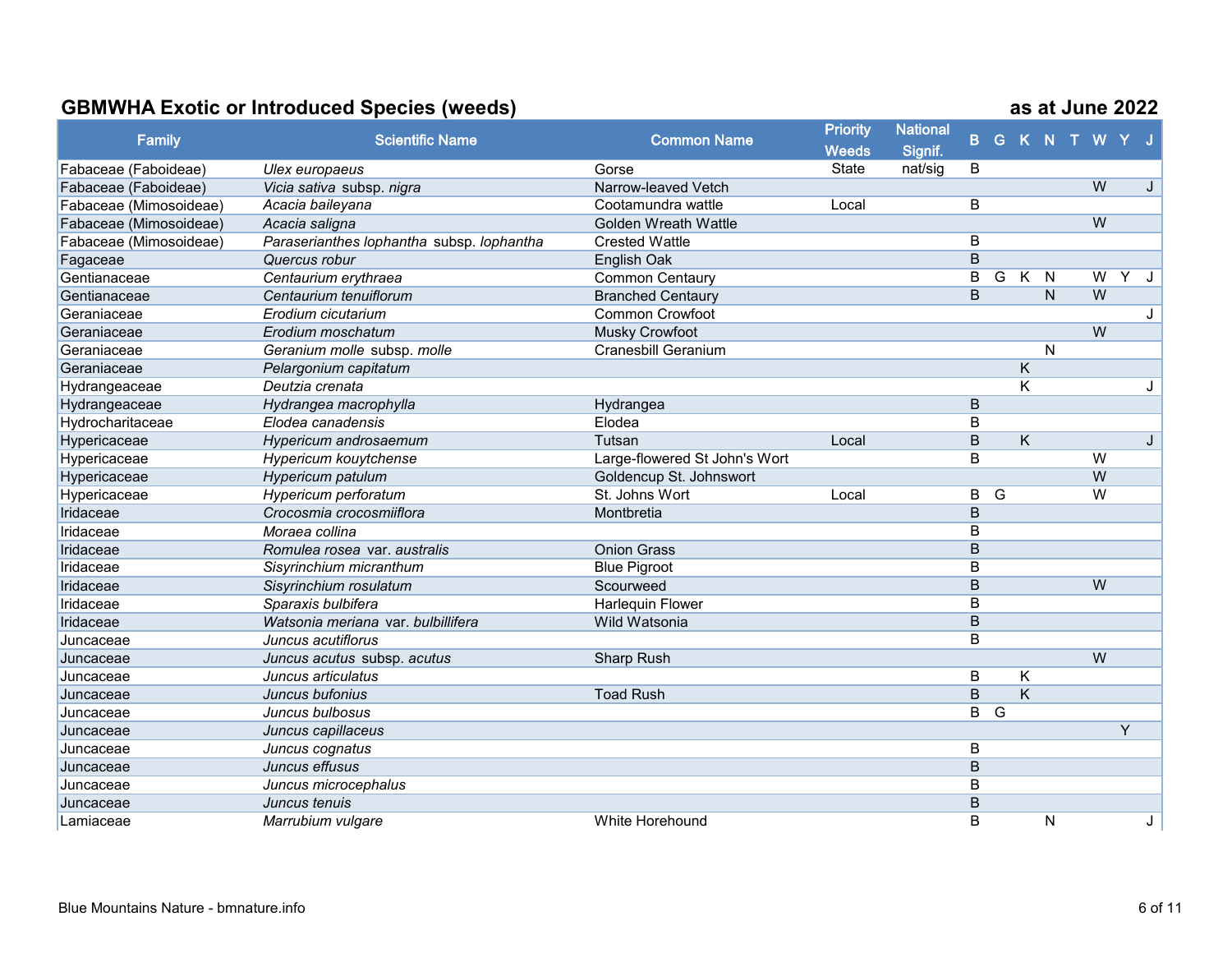|               |                                        |                            | <b>Priority</b> | <b>National</b> |                         |                |                         |                            |                    |                |   |              |
|---------------|----------------------------------------|----------------------------|-----------------|-----------------|-------------------------|----------------|-------------------------|----------------------------|--------------------|----------------|---|--------------|
| <b>Family</b> | <b>Scientific Name</b>                 | <b>Common Name</b>         | <b>Weeds</b>    | Signif.         |                         |                |                         |                            | <b>B G K N T W</b> |                |   |              |
| Lamiaceae     | Melissa officinalis subsp. officinalis | <b>Balm</b>                |                 |                 |                         |                | K                       |                            |                    |                |   |              |
| Lamiaceae     | Mentha x piperita var. piperita        | Peppermint                 |                 |                 |                         |                |                         |                            |                    | W              |   |              |
| Lamiaceae     | Prunella vulgaris                      | Self-heal                  |                 |                 | $\overline{B}$          | $\overline{G}$ | $\overline{\mathsf{K}}$ |                            |                    | $\overline{W}$ |   | J            |
| Lamiaceae     | Salvia coccinea                        | Scarlet Sage               |                 |                 |                         |                |                         | $\overline{\mathsf{N}}$    |                    |                |   | J            |
| Lamiaceae     | Salvia verbenaca                       | Vervain                    |                 |                 |                         |                |                         |                            |                    | $\overline{W}$ |   |              |
| Lamiaceae     | Stachys arvensis                       | <b>Stagger Weed</b>        |                 |                 |                         |                | Κ                       |                            |                    |                | Y |              |
| Lauraceae     | Cinnamomum camphora                    | <b>Camphor Laurel</b>      | Local           |                 | $\overline{B}$          |                |                         |                            |                    |                |   |              |
| Liliaceae     | Lilium formosanum                      | Formosan Lily              |                 |                 | B                       |                |                         |                            |                    |                |   |              |
| Linaceae      | Linum trigynum                         | French Flax                |                 |                 |                         |                |                         |                            |                    | W              |   |              |
| Linaceae      | Linum usitatissimum                    | Flax                       |                 |                 | B                       |                |                         |                            |                    |                |   |              |
| Malaceae      | Malus pumila                           | Apple                      |                 |                 |                         |                |                         |                            |                    | W              |   |              |
| Malaceae      | Pyracantha angustifolia                | Orange Firethorn           | Local           |                 | B                       |                |                         |                            |                    |                |   |              |
| Malaceae      | Sorbus domestica                       | <b>Service Tree</b>        |                 |                 | $\overline{B}$          |                |                         |                            |                    |                |   |              |
| Malvaceae     | Modiola caroliniana                    | <b>Red-flowered Mallow</b> |                 |                 | B                       |                | K.                      | N                          |                    | W              |   | J            |
| Malvaceae     | Pavonia hastata                        |                            |                 |                 | $\overline{B}$          |                |                         |                            |                    |                |   |              |
| Malvaceae     | Sida rhombifolia                       | Paddy's Lucerne            |                 |                 | $\overline{B}$          |                | $K$ $N$                 |                            |                    | $W$ $Y$        |   |              |
| Nothofagaceae | Nothofagus moorei                      | <b>Antarctic Beech</b>     |                 |                 | B                       |                |                         |                            |                    |                |   |              |
| Nymphaeaceae  | Nymphaea alba                          |                            |                 |                 | B                       |                |                         |                            |                    |                |   |              |
| Nymphaeaceae  | Nymphaea capensis                      | <b>Cape Waterlily</b>      |                 |                 |                         |                |                         |                            |                    | W              |   |              |
| Oleaceae      | Ligustrum lucidum                      | Large-leaved Privet        | Local           |                 |                         |                |                         |                            |                    | $\overline{W}$ |   |              |
| Oleaceae      | Ligustrum sinense                      | <b>Small-leaved Privet</b> | Local           |                 | B                       |                |                         | K N T                      |                    | W              |   |              |
| Oleaceae      | Olea europaea subsp. cuspidata         | <b>African Olive</b>       | Regional        |                 | B                       |                |                         |                            |                    |                |   |              |
| Oleaceae      | Olea europaea subsp. europaea          | Olive                      |                 |                 |                         |                |                         |                            |                    | W              |   |              |
| Onagraceae    | Ludwigia peruviana                     | <b>Peruvian Primrose</b>   | Regional        |                 | $\overline{B}$          |                |                         |                            |                    |                |   |              |
| Onagraceae    | Oenothera stricta subsp. stricta       |                            |                 |                 |                         |                |                         |                            |                    |                |   | $\mathbf{J}$ |
| Oxalidaceae   | Oxalis articulata                      |                            |                 |                 |                         |                | Κ                       |                            |                    |                |   |              |
| Oxalidaceae   | Oxalis corniculata                     | <b>Creeping Oxalis</b>     |                 |                 | $\overline{B}$          | $\overline{G}$ | $\overline{K}$          | $\overline{\phantom{a}}$ N |                    | W Y            |   |              |
| Oxalidaceae   | Oxalis incarnata                       |                            |                 |                 | B                       |                |                         |                            |                    |                |   |              |
| Oxalidaceae   | Oxalis purpurea                        |                            |                 |                 |                         |                | Κ                       |                            |                    |                |   |              |
| Oxalidaceae   | Oxalis thompsoniae                     |                            |                 |                 | B                       |                | Κ                       |                            |                    |                |   |              |
| Papaveraceae  | Argemone ochroleuca subsp. ochroleuca  | <b>Mexican Poppy</b>       |                 |                 | B                       |                |                         |                            |                    |                |   |              |
| Papaveraceae  | Eschscholzia californica               | California Poppy           |                 |                 | B                       |                |                         |                            |                    |                |   |              |
| Papaveraceae  | Fumaria bastardii                      | <b>Bastards Fumitory</b>   |                 |                 | $\overline{\mathsf{B}}$ |                |                         | ${\sf N}$                  |                    |                |   |              |
| Papaveraceae  | Fumaria capreolata subsp. capreolata   | <b>Climbing Fumitory</b>   |                 |                 | B                       |                |                         |                            |                    |                |   |              |
| Papaveraceae  | Fumaria muralis subsp. muralis         | <b>Wall Fumitory</b>       |                 |                 |                         |                |                         |                            |                    |                | Y |              |
| Papaveraceae  | Fumaria officinalis subsp. officinalis | <b>Common Fumitory</b>     |                 |                 | B                       |                |                         |                            |                    |                |   |              |
| Papaveraceae  | Papaver somniferum subsp. setigerum    | Poppy                      |                 |                 |                         |                |                         |                            |                    | W              |   |              |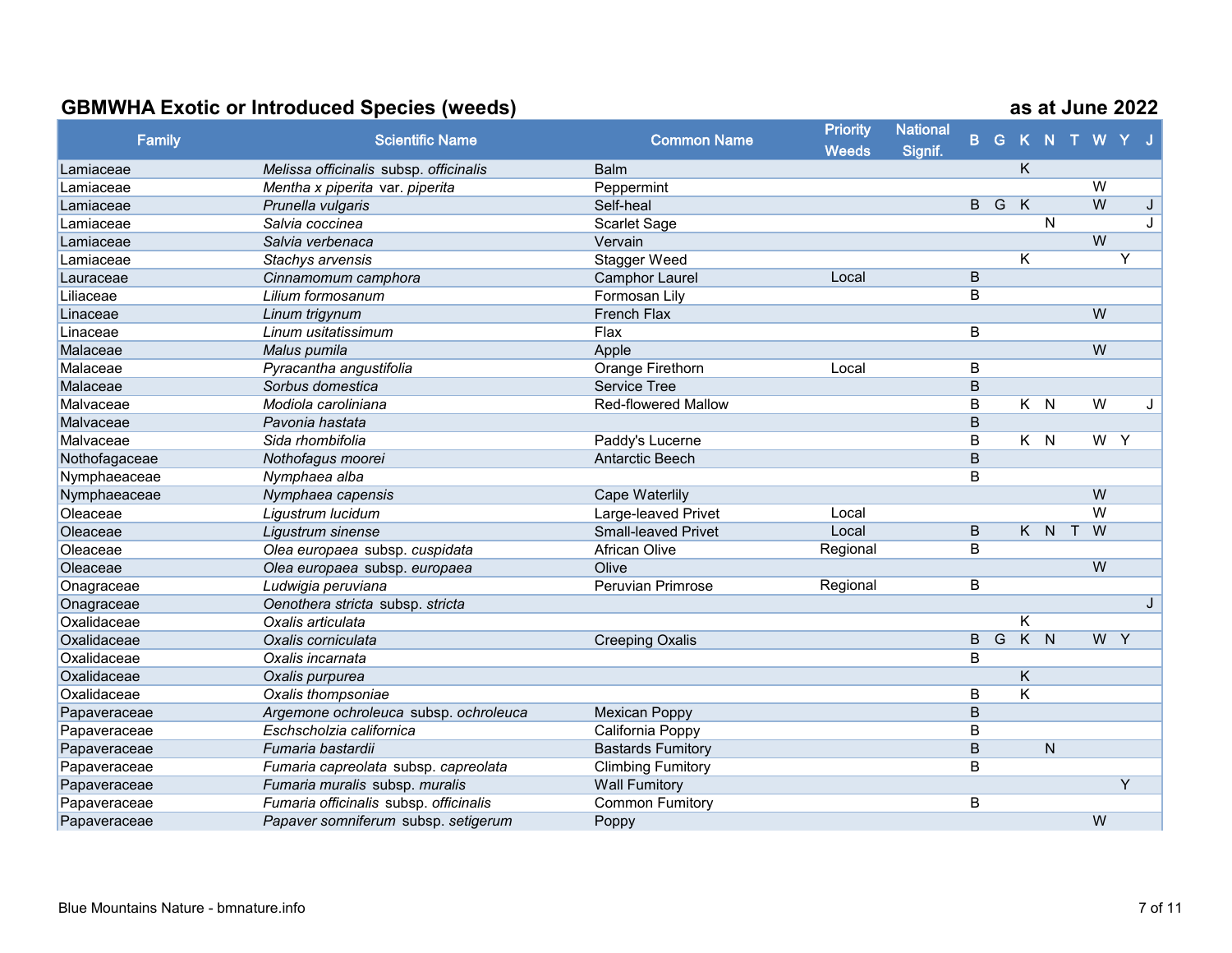|                |                                     |                                  | <b>Priority</b> | <b>National</b> |                |                |                         |                |               |                |                |              |
|----------------|-------------------------------------|----------------------------------|-----------------|-----------------|----------------|----------------|-------------------------|----------------|---------------|----------------|----------------|--------------|
| <b>Family</b>  | <b>Scientific Name</b>              | <b>Common Name</b>               | <b>Weeds</b>    | Signif.         | B.             |                |                         |                | G K N T W Y J |                |                |              |
| Passifloraceae | Passiflora edulis                   | <b>Common Passionfruit</b>       |                 |                 | B              |                |                         |                |               | W              |                |              |
| Passifloraceae | Passiflora suberosa                 | <b>Cork Passionfruit</b>         |                 |                 |                |                |                         | $\mathsf{N}$   |               |                |                |              |
| Passifloraceae | Passiflora subpeltata               | <b>White Passionflower</b>       |                 |                 | B              |                |                         | N              |               |                |                |              |
| Phrymaceae     | Erythranthe moschata                | Musk Monkey-flower               |                 |                 | $\overline{B}$ |                |                         |                |               |                |                |              |
| Phyllanthaceae | Phyllanthus tenellus                | Hen and Chicken                  |                 |                 |                |                |                         | N              |               |                |                |              |
| Phytolaccaceae | Phytolacca americana                | <b>Poke Root</b>                 |                 |                 |                |                |                         |                |               |                | $\overline{Y}$ |              |
| Phytolaccaceae | Phytolacca dioica                   | <b>Bella Sombra</b>              |                 |                 |                |                |                         | N              |               |                |                |              |
| Phytolaccaceae | Phytolacca octandra                 | Inkweed                          |                 |                 | B              |                | $\overline{\mathsf{K}}$ |                |               | W              | YJ             |              |
| Pinaceae       | Pinus contorta                      | Lodgepole Pine                   |                 |                 | B              |                |                         |                |               |                |                |              |
| Pinaceae       | Pinus elliottii                     | Slash Pine                       |                 |                 |                |                |                         |                |               |                | $\overline{Y}$ |              |
| Pinaceae       | Pinus radiata                       | Radiata Pine                     |                 |                 | $\overline{B}$ |                | $\overline{\mathsf{K}}$ |                |               |                |                | J.           |
| Pittosporaceae | <b>Billardiera fusiformis</b>       |                                  |                 |                 | $\overline{B}$ |                |                         |                |               |                |                |              |
| Pittosporaceae | Billardiera heterophylla            | Purple Appleberry                |                 |                 | B              |                |                         |                |               |                |                |              |
| Plantaginaceae | Misopates orontium                  | Lesser Snapdragon                |                 |                 |                |                |                         |                |               | W              |                |              |
| Plantaginaceae | Plantago lanceolata                 | Lamb's Tongues                   |                 |                 | $\overline{B}$ | $\overline{G}$ |                         | N              |               | $\overline{W}$ | Y              | J            |
| Plantaginaceae | Plantago major                      | Large Plantain                   |                 |                 | $\overline{B}$ |                | $\overline{\mathsf{K}}$ |                |               |                |                |              |
| Plantaginaceae | Veronica anagallis-aquatica         | Blue Water-speedwell             |                 |                 | B              |                | Κ                       |                |               |                |                |              |
| Plantaginaceae | Veronica arvensis                   | Wall Speedwell                   |                 |                 |                |                |                         |                |               |                |                | J            |
| Plantaginaceae | Veronica persica                    | <b>Creeping Speedwell</b>        |                 |                 | B              |                |                         |                |               |                |                | J            |
| Poaceae        | Agrostis capillaris                 | <b>Browntop Bent</b>             |                 |                 | $\overline{B}$ |                |                         | $\overline{N}$ |               |                |                |              |
| Poaceae        | Agrostis gigantea                   | <b>Redtop Bent</b>               |                 |                 | B              |                |                         |                |               |                |                |              |
| Poaceae        | Agrostis stolonifera                | <b>Creeping Bent</b>             |                 |                 | B              |                |                         |                |               |                |                |              |
| Poaceae        | Aira caryophyllea                   | <b>Silvery Hairgrass</b>         |                 |                 |                |                | $K$ $N$                 |                |               | $\overline{W}$ |                | J            |
| Poaceae        | Aira cupaniana                      | <b>Silvery Hairgrass</b>         |                 |                 | B              |                |                         |                |               |                |                |              |
| Poaceae        | Aira elegantissima                  | <b>Delicate Hairgrass</b>        |                 |                 | B              |                | Κ                       |                |               |                |                |              |
| Poaceae        | Aira provincialis                   |                                  |                 |                 | $\overline{B}$ |                |                         |                |               |                |                |              |
| Poaceae        | Andropogon virginicus               | <b>Whisky Grass</b>              |                 |                 |                |                |                         |                |               | $\overline{W}$ | Y              |              |
| Poaceae        | Anthoxanthum odoratum               | <b>Sweet Vernal Grass</b>        | Local           |                 | $\overline{B}$ |                | $\overline{\mathsf{K}}$ |                |               |                |                | $\mathbf{J}$ |
| Poaceae        | Arrhenatherum elatius var. bulbosum | <b>Bulbous Oatgrass</b>          |                 |                 | B              |                |                         |                |               |                |                |              |
| Poaceae        | Axonopus compressus                 | <b>Broad-leaved Carpet Grass</b> |                 |                 |                |                |                         |                |               | W              |                |              |
| Poaceae        | Axonopus fissifolius                | Narrow-leafed Carpet Grass       |                 |                 | B              |                |                         |                |               | $\overline{W}$ | Y              |              |
| Poaceae        | Briza maxima                        | <b>Quaking Grass</b>             |                 |                 | $\overline{B}$ | G              |                         |                |               | W              |                |              |
| Poaceae        | Briza minor                         | <b>Shivery Grass</b>             |                 |                 | B              |                |                         | N              |               | W              |                |              |
| Poaceae        | <b>Bromus brevis</b>                |                                  |                 |                 |                |                |                         |                |               | W              |                |              |
| Poaceae        | <b>Bromus catharticus</b>           | <b>Praire Grass</b>              |                 |                 | B              |                |                         | Ν              |               |                |                | J            |
| Poaceae        | <b>Bromus diandrus</b>              | <b>Great Brome</b>               |                 |                 |                |                | K.                      | $\mathsf{N}$   |               | W              |                |              |
| Poaceae        | <b>Bromus hordeaceus</b>            | Soft Brome                       |                 |                 |                |                |                         |                |               |                |                | J            |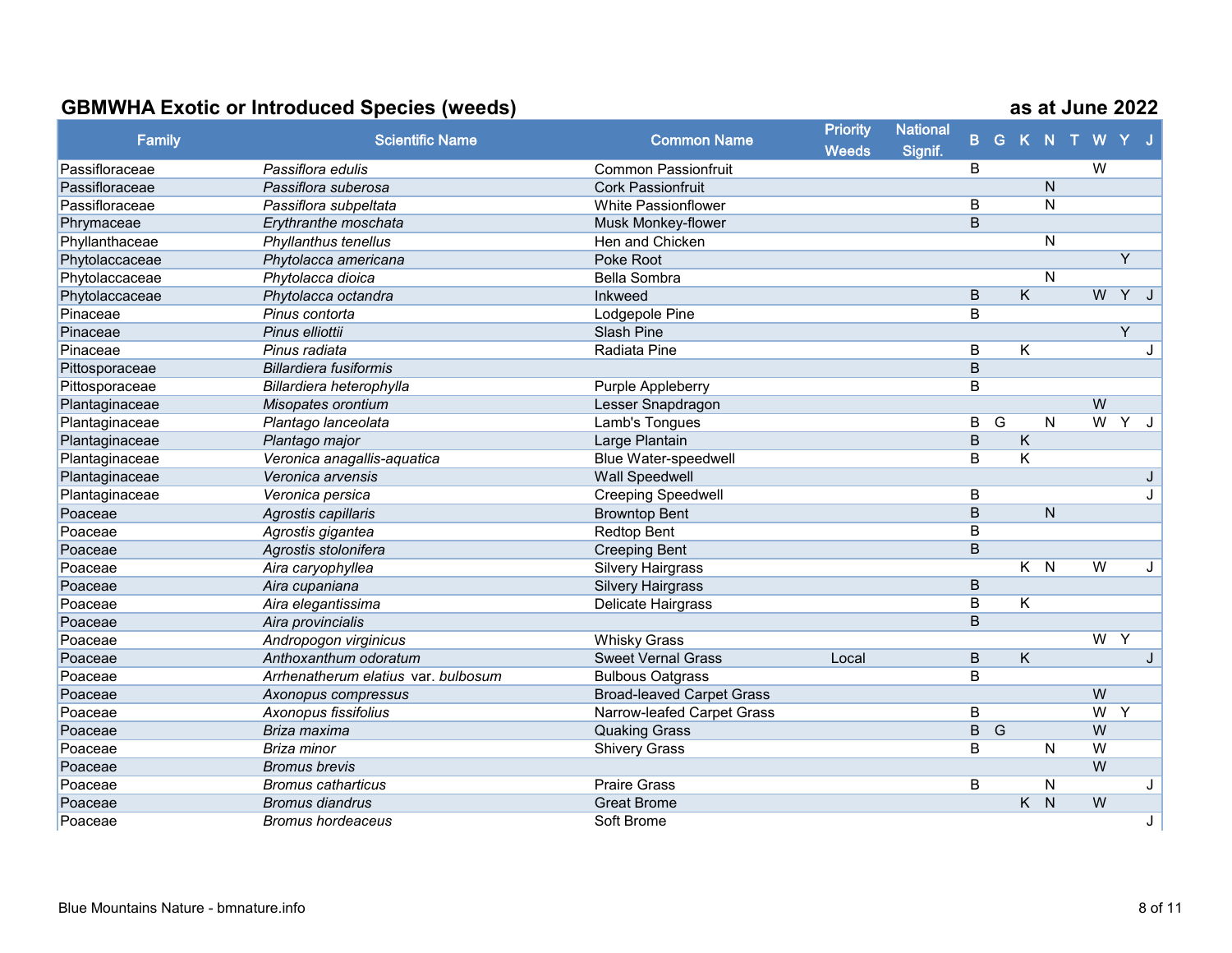| <b>Family</b> | <b>Scientific Name</b>            | <b>Common Name</b>        | <b>Priority</b> | <b>National</b> | $\mathbf{B}$   |                |                         |                | G K N T W Y J  |                |   |
|---------------|-----------------------------------|---------------------------|-----------------|-----------------|----------------|----------------|-------------------------|----------------|----------------|----------------|---|
|               |                                   |                           | <b>Weeds</b>    | Signif.         |                |                |                         |                |                |                |   |
| Poaceae       | <b>Bromus molliformis</b>         | Soft Brome                |                 |                 |                |                |                         | $\mathsf{N}$   |                |                |   |
| Poaceae       | Catapodium rigidum                | <b>Rigid Fescue</b>       |                 |                 |                |                |                         |                | $\overline{W}$ |                |   |
| Poaceae       | Cenchrus clandestinus             | Kikuyu Grass              |                 |                 | $\overline{B}$ |                |                         |                | $\overline{W}$ |                |   |
| Poaceae       | Chloris gayana                    | <b>Rhodes Grass</b>       |                 |                 | B              |                |                         |                |                | Y              |   |
| Poaceae       | Cynosurus echinatus               | Rough Dog's Tail          |                 |                 |                |                | $\overline{\mathsf{K}}$ |                | W              |                |   |
| Poaceae       | Dactylis glomerata                | Cocksfoot                 |                 |                 | B              |                | Κ                       |                |                |                |   |
| Poaceae       | Digitaria ciliaris                | <b>Summer Grass</b>       |                 |                 |                |                |                         |                |                |                |   |
| Poaceae       | Digitaria sanguinalis             | <b>Crab Grass</b>         |                 |                 | $\sf B$        |                |                         |                |                |                |   |
| Poaceae       | Echinochloa crus-galli            | <b>Barnyard Grass</b>     |                 |                 | $\sf B$        |                | $K$ $N$                 |                |                |                |   |
| Poaceae       | Ehrharta erecta                   | Panic Veldtgrass          |                 |                 | $\overline{B}$ |                | $\overline{K}$          | $\overline{N}$ | W              |                | J |
| Poaceae       | Ehrharta longiflora               | <b>Annual Veldtgrass</b>  |                 |                 | $\overline{B}$ |                |                         |                |                |                |   |
| Poaceae       | Eleusine tristachya               | <b>Goose Grass</b>        |                 |                 | $\overline{B}$ |                |                         |                | W              |                |   |
| Poaceae       | Elytrigia repens                  | <b>English Couch</b>      |                 |                 |                | $\overline{G}$ |                         |                |                |                |   |
| Poaceae       | Eragrostis cilianensis            | Stinkgrass                |                 |                 | $\sf B$        |                |                         |                |                |                |   |
| Poaceae       | Eragrostis curvula                | African Lovegrass         | Local           |                 | $\overline{B}$ |                | $K$ $N$                 |                | W              | $\overline{Y}$ |   |
| Poaceae       | Eragrostis mexicana               | Mexican Lovegrass         |                 |                 |                |                |                         |                | $\overline{W}$ |                |   |
| Poaceae       | Eragrostis tenuifolia             | <b>Elastic Grass</b>      |                 |                 | B              |                |                         |                |                |                |   |
| Poaceae       | Festuca arundinacea               | <b>Tall Fescue</b>        |                 |                 | B              |                |                         |                |                |                |   |
| Poaceae       | Festuca pratensis                 | <b>Meadow Fescue</b>      |                 |                 | B              |                |                         |                | W              |                |   |
| Poaceae       | Glyceria declinata                | Sweetgrass                |                 |                 |                |                |                         | N              |                |                |   |
| Poaceae       | Glyceria maxima                   | <b>Reed Canegrass</b>     |                 |                 |                |                |                         |                |                |                | J |
| Poaceae       | <b>Holcus lanatus</b>             | Yorkshire Fog             | Local           |                 | B              |                | Κ                       |                | W              |                | J |
| Poaceae       | Lolium perenne                    | <b>Perennial Ryegrass</b> |                 |                 |                |                | $\overline{\mathsf{K}}$ |                |                |                |   |
| Poaceae       | Melinis minutiflora               | <b>Molasses Grass</b>     |                 |                 |                |                |                         |                | W              |                |   |
| Poaceae       | Melinis repens                    | <b>Red Natal Grass</b>    |                 |                 | B              |                |                         |                | W              |                |   |
| Poaceae       | Miscanthus sinensis var. sinensis | Eulalia                   |                 |                 | B              |                |                         |                |                |                |   |
| Poaceae       | Nassella trichotoma               | <b>Serrated Tussock</b>   | <b>State</b>    | nat/sig         | $\overline{B}$ |                | $K$ $N$                 |                |                |                |   |
| Poaceae       | Paspalum dilatatum                | Paspalum                  |                 |                 | $\overline{B}$ |                |                         |                |                | $W$ $Y$        |   |
| Poaceae       | Paspalum urvillei                 | <b>Vasey Grass</b>        |                 |                 | B              |                |                         |                |                |                |   |
| Poaceae       | Phalaris aquatica                 | Phalaris                  |                 |                 |                |                | Κ                       |                |                |                |   |
| Poaceae       | Phalaris arundinacea var. picta   | <b>Ribbon Grass</b>       |                 |                 | B              |                |                         |                |                |                |   |
| Poaceae       | Phalaris minor                    | Lesser Canary Grass       |                 |                 |                |                |                         |                |                |                | J |
| Poaceae       | Phleum pratense                   | Timothy                   |                 |                 |                |                |                         |                |                |                | J |
| Poaceae       | Poa annua                         | <b>Winter Grass</b>       |                 |                 |                |                |                         |                | W              |                | J |
| Poaceae       | Setaria parviflora                |                           |                 |                 | B              |                | K.                      | N              | W              |                |   |
| Poaceae       | Setaria pumila                    | Pale Pigeon Grass         |                 |                 |                |                |                         | N              |                |                |   |
| Poaceae       | Sporobolus africanus              | <b>Parramatta Grass</b>   |                 |                 | B              |                |                         |                | W              | $\overline{Y}$ |   |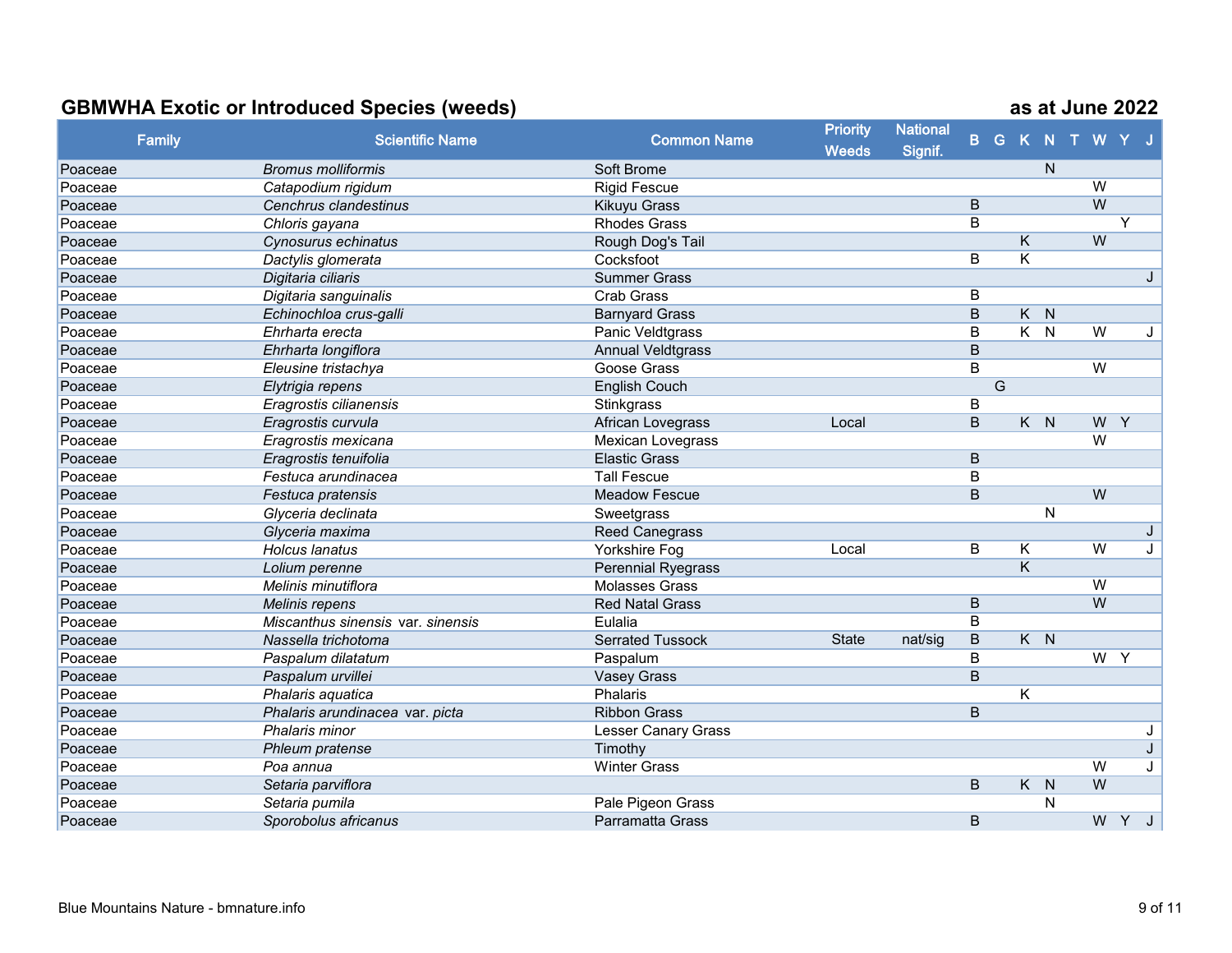|               |                            |                               | <b>Priority</b> | <b>National</b> |                |   |                         |                |                        |                |                     |   |
|---------------|----------------------------|-------------------------------|-----------------|-----------------|----------------|---|-------------------------|----------------|------------------------|----------------|---------------------|---|
| Family        | <b>Scientific Name</b>     | <b>Common Name</b>            | <b>Weeds</b>    | Signif.         |                |   |                         |                | <b>B G K N T W Y J</b> |                |                     |   |
| Poaceae       | Sporobolus fertilis        | <b>Giant Parramatta Grass</b> |                 |                 |                |   |                         | N              |                        |                |                     |   |
| Poaceae       | Themeda quadrivalvis       | <b>Grader Grass</b>           |                 |                 | $\mathsf B$    |   | K                       | $\overline{N}$ |                        |                |                     |   |
| Poaceae       | Thinopyrum ponticum        | <b>Tall Wheat Grass</b>       |                 |                 | B              |   |                         |                |                        |                |                     |   |
| Poaceae       | <b>Trisetum flavescens</b> | <b>Golden Oat Grass</b>       |                 |                 |                |   | $\overline{\mathsf{K}}$ |                |                        |                |                     |   |
| Poaceae       | Vulpia bromoides           | Squirrel Tail Fesque          |                 |                 | B              |   | $\overline{\mathsf{K}}$ |                |                        | $\overline{W}$ |                     | J |
| Poaceae       | Vulpia muralis             | <b>Wall Fescue</b>            |                 |                 | B              |   | K                       |                |                        |                |                     |   |
| Poaceae       | Vulpia myuros              | Rat's Tail Fescue             |                 |                 | B              |   | $\overline{\mathsf{K}}$ |                |                        | $\overline{W}$ |                     |   |
| Polygonaceae  | Fallopia convolvulus       | <b>Black Bindweed</b>         |                 |                 |                |   |                         |                |                        | W              |                     |   |
| Polygonaceae  | Polygonum arenastrum       | Wireweed                      |                 |                 | $\mathsf B$    |   |                         |                |                        |                |                     |   |
| Polygonaceae  | Polygonum aviculare        | Wireweed                      |                 |                 | B              |   |                         |                |                        |                |                     |   |
| Polygonaceae  | Rumex acetosella           | Sorrel                        |                 |                 | B              |   | $\overline{K}$          | $\overline{N}$ |                        | $\overline{W}$ |                     |   |
| Polygonaceae  | Rumex conglomeratus        | <b>Clustered Dock</b>         |                 |                 | $\overline{B}$ |   |                         |                |                        |                |                     |   |
| Polygonaceae  | <b>Rumex crispus</b>       | <b>Curled Dock</b>            |                 |                 | B              |   |                         | N              |                        | W              |                     |   |
| Polygonaceae  | Rumex hypogaeus            | <b>Spiny Emex</b>             |                 |                 |                |   | $\overline{\mathsf{K}}$ |                |                        |                |                     |   |
| Polygonaceae  | <b>Rumex obtusifolius</b>  | <b>Broadleaf Dock</b>         |                 |                 | $\overline{B}$ |   |                         |                |                        |                |                     |   |
| Polygonaceae  | <b>Rumex sagittatus</b>    | Rambling Dock, Turkey Rhubarb | Local           |                 |                |   |                         |                |                        | $W$ $Y$        |                     |   |
| Primulaceae   | Lysimachia arvensis        | <b>Scarlet Pimpernel</b>      |                 |                 | B              | G | $K$ N                   |                |                        | $\overline{W}$ | $\overline{Y}$<br>J |   |
| Ranunculaceae | Clematis montana           |                               |                 |                 | B              |   |                         |                |                        |                |                     |   |
| Ranunculaceae | Ranunculus repens          | <b>Creeping Buttercup</b>     |                 |                 | B              |   |                         |                |                        | W              |                     |   |
| Resedaceae    | Reseda luteola             | Weld                          |                 |                 | $\overline{B}$ |   |                         |                |                        |                |                     |   |
| Rhamnaceae    | Rhamnus alaternus          | <b>Buckthorn</b>              |                 |                 |                |   |                         |                |                        | $\overline{W}$ |                     |   |
| Rosaceae      | Cotoneaster coriaceus      | Milk-flower Cotoneaster       | Local           |                 | B              |   |                         |                |                        |                |                     |   |
| Rosaceae      | Prunus cerasifera          | Cherry Plum                   |                 |                 |                |   |                         |                |                        |                | Y                   |   |
| Rosaceae      | Prunus laurocerasus        | <b>Cherry Laurel</b>          | Local           |                 | B              |   |                         |                |                        |                |                     |   |
| Rosaceae      | Prunus Iusitanica          | Portugal Laurel               | Local           |                 | B              |   |                         |                |                        |                |                     |   |
| Rosaceae      | Prunus serotina            | <b>Wild Black Cherry</b>      | Local           |                 | B              |   |                         |                |                        |                |                     |   |
| Rosaceae      | Rosa rubiginosa            | <b>Sweet Briar</b>            | Local           |                 | $\mathsf B$    |   | K                       |                |                        | $\overline{W}$ |                     |   |
| Rosaceae      | Rubus anglocandicans       | Blackberry                    |                 |                 | $\overline{B}$ |   |                         |                |                        | W              |                     | J |
| Rosaceae      | Rubus fruticosus sp. agg.  | <b>Blackberry complex</b>     | <b>State</b>    | nat/sig         | B              | G | Κ                       |                |                        | W              | J                   |   |
| Rosaceae      | Rubus leightonii           | Blackberry                    |                 |                 |                |   | Κ                       |                |                        |                |                     | J |
| Rosaceae      | Rubus roribaccus           | North American Dewberry       |                 |                 | B              |   |                         |                |                        |                |                     |   |
| Rosaceae      | Rubus ulmifolius           | Blackberry                    |                 |                 | $\overline{B}$ |   | $\overline{\mathsf{K}}$ |                |                        | W              |                     | J |
| Rosaceae      | Rubus vestitus             | Blackberry                    |                 |                 |                |   |                         |                |                        | W              |                     |   |
| Rubiaceae     | Galium aparine             | Goosegrass                    |                 |                 | B              |   |                         |                |                        |                |                     | J |
| Rubiaceae     | Galium murale              | <b>Small Bedstraw</b>         |                 |                 | $\overline{B}$ |   | $\overline{\mathsf{K}}$ |                |                        |                | J                   |   |
| Rubiaceae     | Galium tricornutum         | <b>Three-horned Bedstraw</b>  |                 |                 |                |   |                         |                |                        |                |                     | J |
| Rubiaceae     | Richardia humistrata       |                               |                 |                 |                |   |                         |                |                        |                | Υ                   |   |